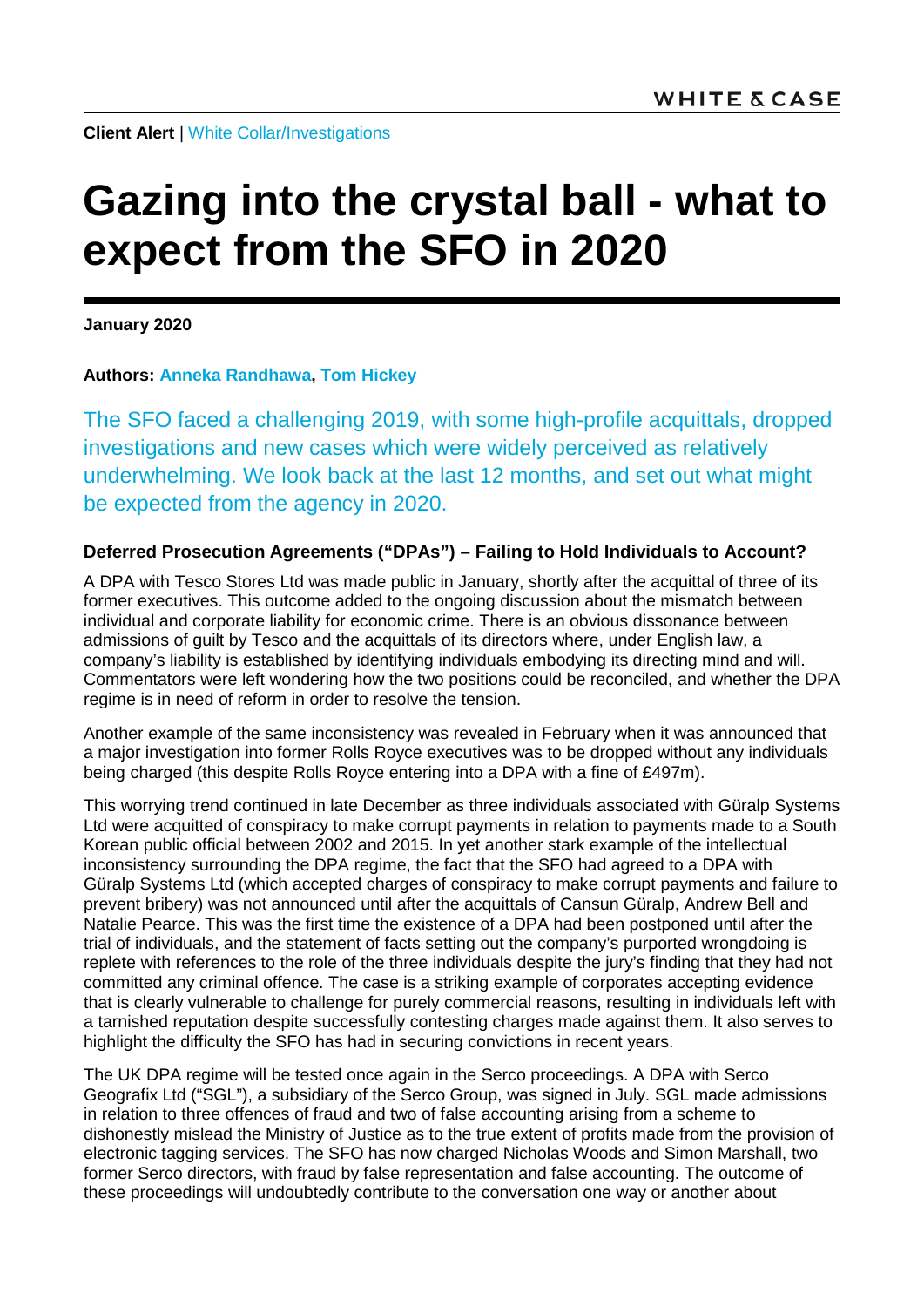whether or not the basis of corporate liability is in need of reform. The failure to secure convictions against Woods and Marshall will reinforce the argument that DPAs provide companies with a convenient way out of criminal proceedings without proper scrutiny and without achieving the objective of holding the relevant individuals to account.

#### **What Next for the SFO's High-Profile Ongoing Cases?**

In January 2019, the trial of former Barclays executives commenced. The proceedings saw the acquittal of John Varley following a submission of no case to answer, the jury discharged, a decision of the Court of Appeal to uphold the acquittal, and, in October, the start of the retrial of the three remaining individuals. This all followed the Crown Court's decision, in May 2018, to dismiss charges against Barclays Plc and Barclays Bank Plc, and a failed application by the SFO to the High Court seeking reinstatement of those charges. At the time of writing, the retrial is ongoing. Given the public profile of the case and its recent history, there is no doubt that it is an important one for the SFO and that the reputational consequences, of convictions or acquittals, will be significant.

Another long-running SFO investigation is also continuing, seemingly with no end in sight. The investigation into mining company ENRC was first announced in April 2013, and has grown tentacles and given rise to related litigation ever since. The only charge to date is against Anna Machkevitch, the daughter of an ENRC director, who is due to stand trial in January 2020 for the summary offence of failure to respond to a Section 2 notice.<sup>[1](#page-1-0)</sup> That case will be of particular interest given that such charges are relatively rare, and in light of the related lively debate over the SFO's approach to section [2](#page-1-1) interviews which has taken place over the last 12 months.<sup>2</sup> Navigating the ENRC investigation and the related civil litigation will require deft leadership, and as such may come to define Lisa Osofsky's first term as SFO Director. As the case moves towards its seventh year, the question remains – when, and how, will it end?

One case which would have been closely followed was the prosecution by the Crown Prosecution Service of Rapid Engineering Supplies Limited, charged with failure to prevent bribery.<sup>[3](#page-1-2)</sup> As only the second contested case in relation to this offence,<sup>[4](#page-1-3)</sup> both the SFO (who would usually prosecute such offences) and legal advisers would have been observing keenly. On the same day as the Güralp acquittals and DPA, however, it was reported that the case against Rapid had been dropped as there was insufficient evidence to proceed. Charges against two individuals were also dropped, although a third, Kevin Herbert, pleaded guilty to a bribery charge. The spotlight will now turn to any contested cases in 2020.

The only defence to a charge under s.7 is that the company had in place "adequate procedures" to prevent bribery.

<span id="page-1-0"></span>Under s.2 of the Criminal Justice Act 1987, the SFO Director has the power to compel any individual or entity to provide the SFO with information or documentation believed to be relevant to a matter under investigation. Failure to comply with any requirement without reasonable excuse is punishable by imprisonment.

<span id="page-1-1"></span><sup>2</sup> <https://www.whitecase.com/publications/alert/plus-ca-change-sfos-approach-section-2-interviews>

<span id="page-1-2"></span><sup>&</sup>lt;sup>3</sup> Under s.7 of the Bribery Act 2010, a company may be prosecuted for failure to prevent bribery where a person associated with it bribes another person.

<span id="page-1-3"></span><sup>4</sup> The first contested case was that of Skansen Interiors Ltd, and led to a conviction in 2018.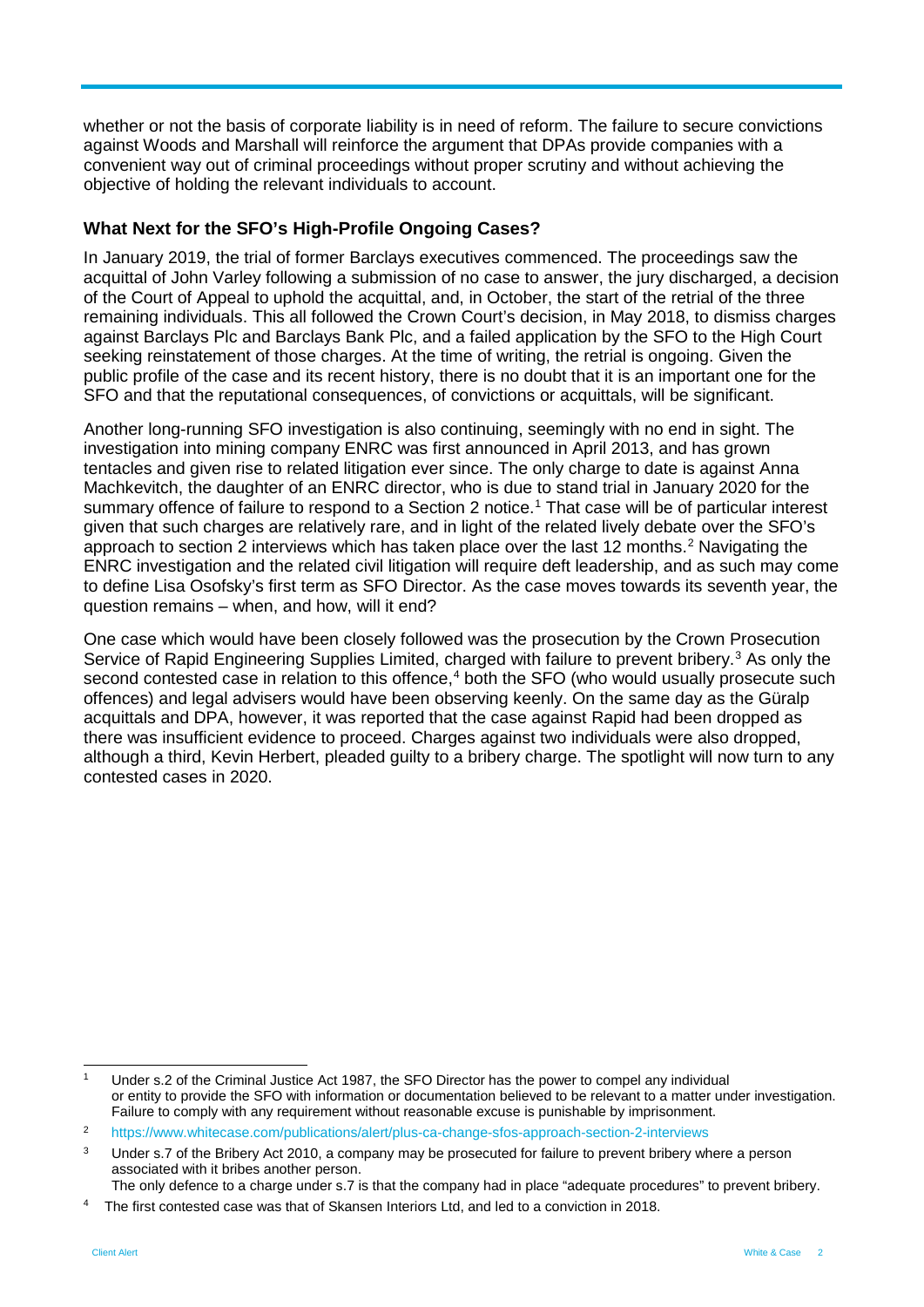#### **New SFO Investigations?**

There has been little to discuss in terms of major new SFO investigations throughout the course of 2019. In May, SFO confirmed that it had opened a joint investigation with Dutch authorities concerning aspects of biodiesel trading at Greenergy, a supplier and distributor of transport fuels. However, the company recently announced that it had been informed by the SFO that Greenergy and its employees are no longer suspects in the probe (the SFO is yet to confirm this) although a wider investigation is ongoing. In July, it was announced that De La Rue plc and its associated persons were being investigated in relation to suspected corruption in South Sudan. However, it was arguably not until December that the first headline-grabbing investigation of the year was made public, with Glencore announcing, and the SFO confirming, that the company was being investigated for suspected bribery.

On the face of it, the lack of new, high-profile investigations is slightly disappointing for the agency tasked with tackling the most serious and complex fraud, bribery and corruption. However, an interesting line in the SFO's Annual Report for 2018-19 states that only five of the 11 cases opened in 2018-19 had been made public (a marked shift from the approach under the SFO's previous leadership, which provided regular updates on cases). This suggests that the economic crime community may see more activity coming to light in the coming months and that further significant announcements may be in the pipeline. A recent speech by Daniel Kahn,<sup>[5](#page-2-0)</sup> senior deputy chief of the fraud section of the Department of Justice, reinforces that possibility. Mr Kahn stated that he expects to see "*good cases*" being brought by the SFO "very likely in the coming year", dismissing reports that the agency had "*lost its zeal*" for the biggest cases<sup>[6](#page-2-1)</sup> by explaining that "*it's hard to see what's happening behind the scenes and behind closed doors."*

### **Continued Americanisation of UK Corporate Crime**

Any evidence that the SFO has been working away from the public eye will be seen as a continuation of the trend of the Americanisation of British justice[.7](#page-2-2) One reason for not announcing all investigations could be that negotiations towards DPAs are ongoing. As we have previously argued, it is unclear whether the SFO's Corporate Co-operation Guidance will do anything to increase the chances of companies self-reporting to the SFO.<sup>[8](#page-2-3)</sup> Given the drawn-out process of uncovering and agreeing relevant facts, any DPAs which do materialise during the first half of 2020 are likely to be the result of discussions which have taken place behind closed doors throughout 2019.

Another factor which may be at play is the Director's stated ambition to increase witness cooperation in investigations, with Ms. Osofsky offering suspects the chance to "wear a wire and work with us."<sup>[9](#page-2-4)</sup> Any publicity surrounding ongoing investigations would clearly inhibit the effectiveness of such methods. While relatively unfamiliar to UK criminal practitioners (be that defence lawyers, prosecutors or investigators), the introduction of increased individual co-operation could do much to help the SFO avoid further costly and lengthy investigations like those referred to above, but it is also a gamble.<sup>[10](#page-2-5)</sup> Investigations and/or DPAs announced in 2020 may serve as proof that USinfluenced techniques are being put into practice by UK law enforcement.

<span id="page-2-0"></span> <sup>5</sup> <https://www.mlex.com/GlobalAdvisory/DetailView.aspx?cid=1147123&siteid=234&rdir=1>

<span id="page-2-1"></span><sup>6</sup> <https://www.bloomberg.com/news/articles/2019-11-14/activists-worry-britain-s-serious-fraud-office-is-losing-its-zeal>

<span id="page-2-2"></span><sup>7</sup> [https://www.whitecase.com/publications/alert/deferred-prosecution-agreements-5-years-americanisation-uk](https://www.whitecase.com/publications/alert/deferred-prosecution-agreements-5-years-americanisation-uk-corporate-crime)[corporate-crime](https://www.whitecase.com/publications/alert/deferred-prosecution-agreements-5-years-americanisation-uk-corporate-crime)

<span id="page-2-3"></span><sup>8</sup> [https://www.whitecase.com/publications/alert/co-operation-or-capitulation-what-sfo-corporate-co-operation-guidance](https://www.whitecase.com/publications/alert/co-operation-or-capitulation-what-sfo-corporate-co-operation-guidance-really)[really](https://www.whitecase.com/publications/alert/co-operation-or-capitulation-what-sfo-corporate-co-operation-guidance-really)

<span id="page-2-4"></span><sup>9</sup> [https://www.standard.co.uk/news/crime/wear-wire-or-face-jail-whitecollar-criminals-are-warned-by-top-british-law](https://www.standard.co.uk/news/crime/wear-wire-or-face-jail-whitecollar-criminals-are-warned-by-top-british-law-enforcement-official-a4127346.html)[enforcement-official-a4127346.html](https://www.standard.co.uk/news/crime/wear-wire-or-face-jail-whitecollar-criminals-are-warned-by-top-british-law-enforcement-official-a4127346.html)

<span id="page-2-5"></span><sup>10</sup> <https://www.whitecase.com/publications/alert/through-wire-sfos-plan-obtain-evidence-using-informants>